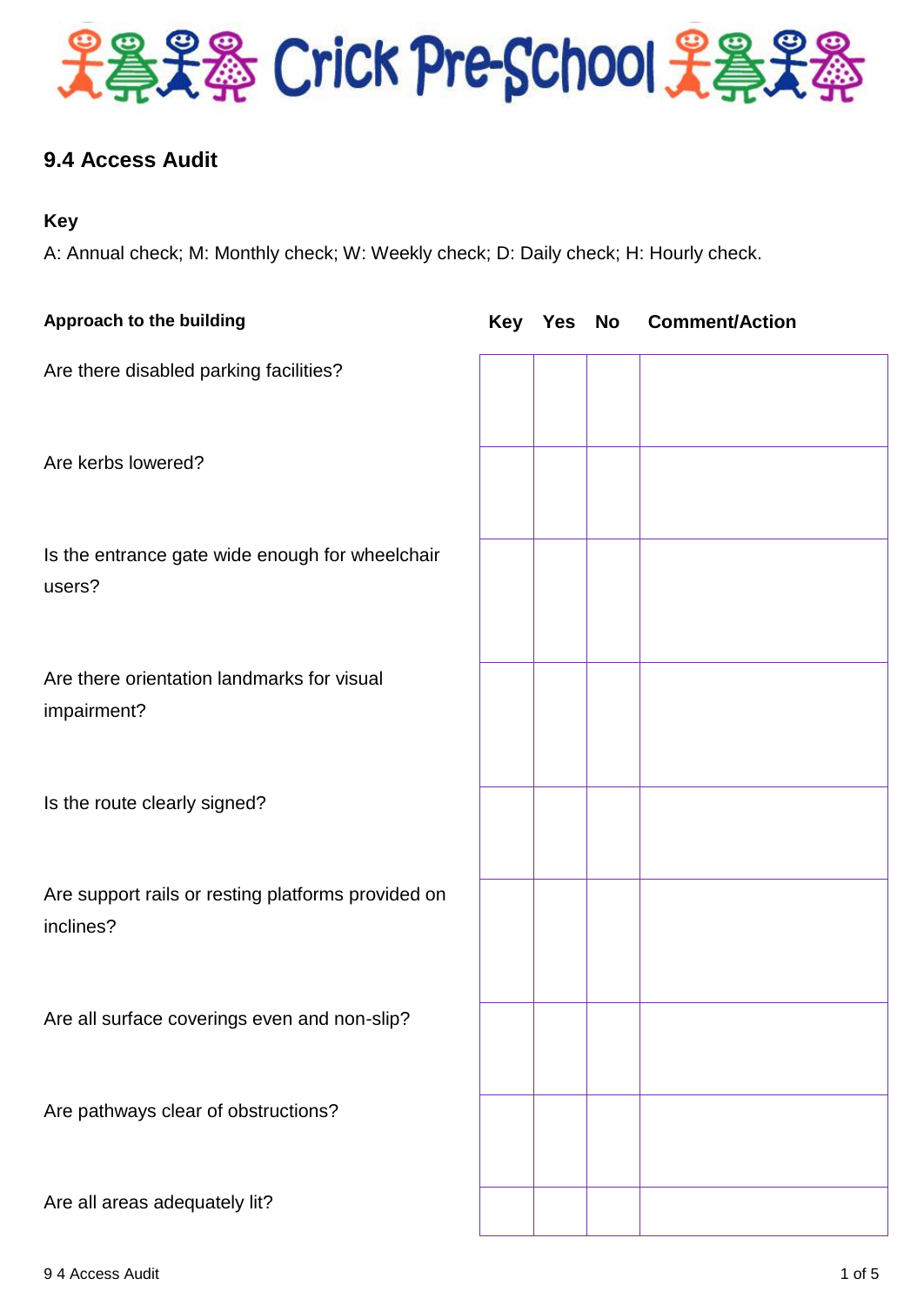## 是是是签 Crick Pre-School 是写:

Do steps and handrails accompany ramps?

Are steps suitable and highlighted for differentiation?

Are resting platforms available and highlighted?

Is there adequate lighting at the front and along the route to the building?

Is there an entry phone and/or a doorbell and are they at a reasonable height for wheelchair users?

Is there a level or flush threshold?

Are doors easy to open and doorways wide enough for all users to pass through and clear the door swing?

Are glazed doors marked for safety/visibility?

Are door closer mechanisms appropriately adjusted (so as not to close too quickly)?

**Entrances Key Yes No Comment/Action**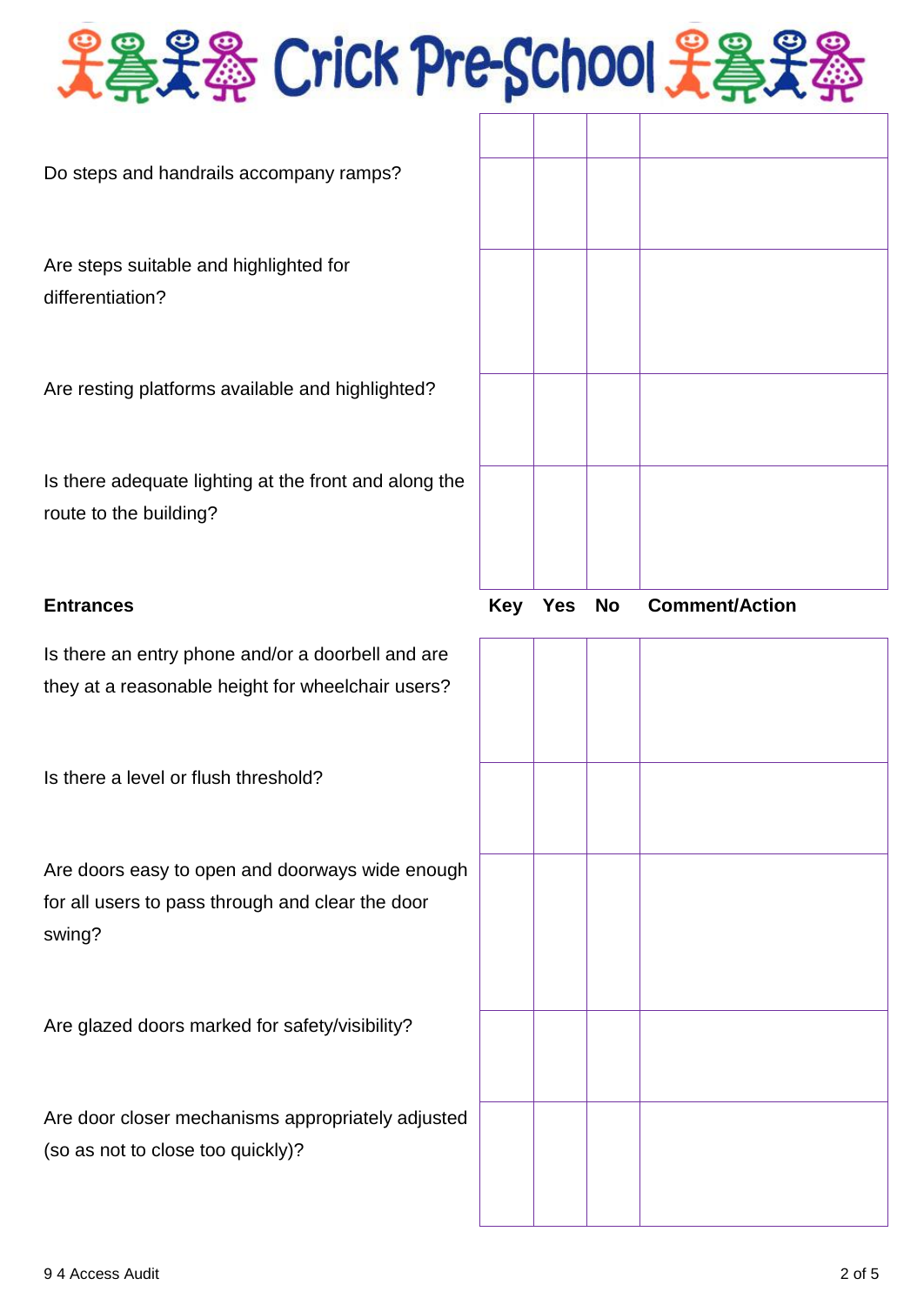| <b>鲁孚器 Crick Pre-School 웃</b>                                                  |     |            |           |                       |
|--------------------------------------------------------------------------------|-----|------------|-----------|-----------------------|
| Are door controls (handles/knobs) at a suitable                                |     |            |           |                       |
| height, clearly located and easy to use?                                       |     |            |           |                       |
| Is the information on the welcome board in a range                             |     |            |           |                       |
| of formats and at an appropriate height to suit<br>varying needs?              |     |            |           |                       |
| Is the entrance signposted and easy to find?                                   |     |            |           |                       |
| Is the route to the destination clearly marked?                                |     |            |           |                       |
| If applicable, is the doormat in a good condition and<br>flush with the floor? |     |            |           |                       |
| If an induction loop is fitted, is it working?                                 |     |            |           |                       |
| Can people either side of the door be seen?                                    |     |            |           |                       |
| Are surfaces non-slip?                                                         |     |            |           |                       |
| Is lighting adequate?                                                          |     |            |           |                       |
| Inside the building                                                            | Key | <b>Yes</b> | <b>No</b> | <b>Comment/Action</b> |
| Are all floor surfaces suitable?                                               |     |            |           |                       |

Are the acoustics of the building suitable for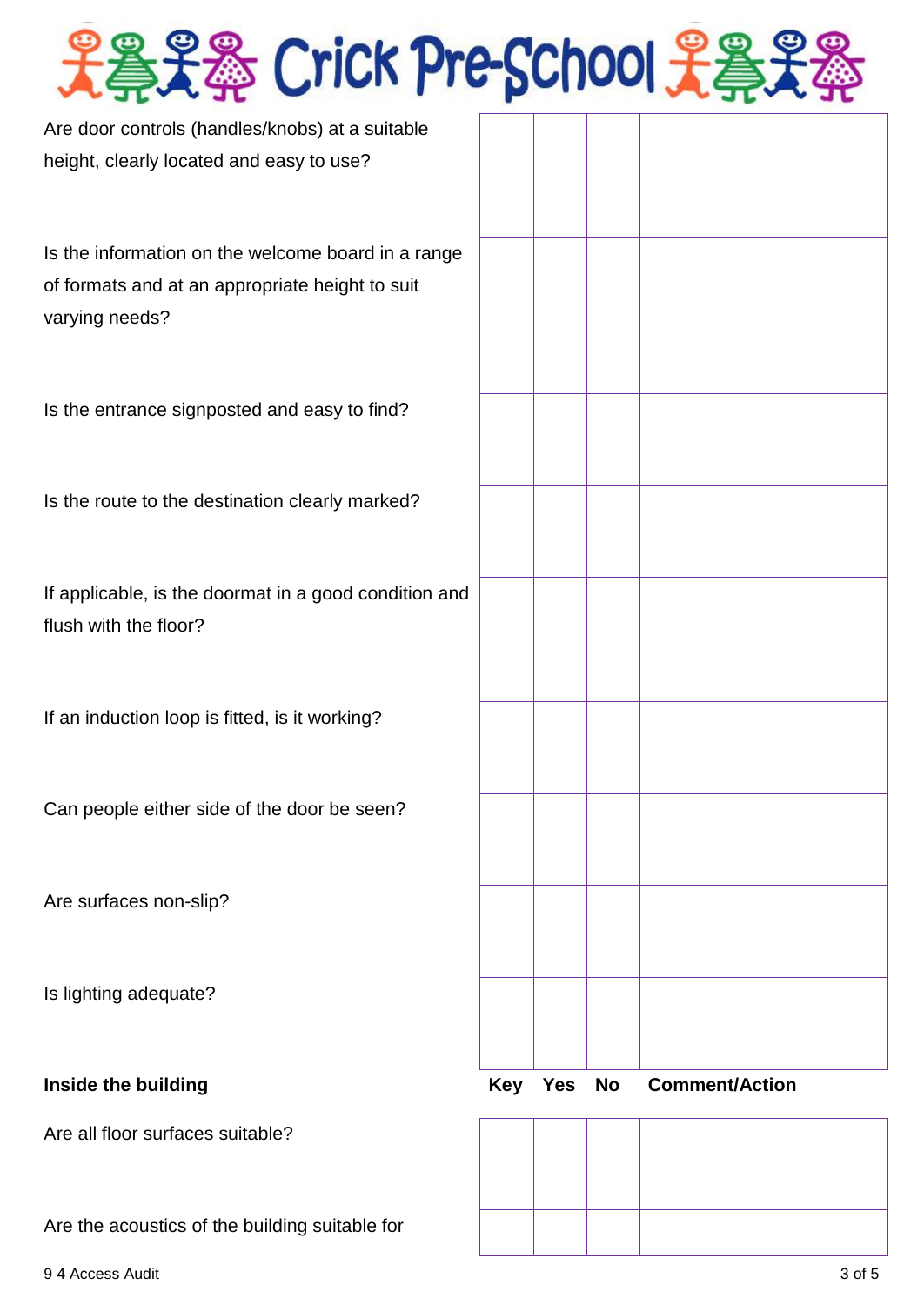| 異異器 Crick Pre-School 光導                                                                                               |  |  |  |
|-----------------------------------------------------------------------------------------------------------------------|--|--|--|
| children/adults with hearing impairments?                                                                             |  |  |  |
| Are there colour and tonal contrasts to help<br>distinguish fixtures and fittings from surfaces, walls<br>and floors? |  |  |  |
| Is there a disabled WC facility?                                                                                      |  |  |  |
| Is there a handrail in one of the children's WCs?                                                                     |  |  |  |
| Are support rails available in relevant areas?                                                                        |  |  |  |
| Is the environment free from unnecessary noise?                                                                       |  |  |  |
| Are audible, manual and mechanical alarm systems<br>supplemented with visual and verbal warnings?                     |  |  |  |
| Are all areas in the building wide enough for adults and<br>children using mobility equipment to manoeuvre?           |  |  |  |
| Are fittings fixed without dangerous edges?                                                                           |  |  |  |
| Are travel routes clutter free (e.g. from shoes and<br>buggies)?                                                      |  |  |  |
| Is there control of natural/artificial light to avoid                                                                 |  |  |  |

glare/silhouettes and is lighting adequate?